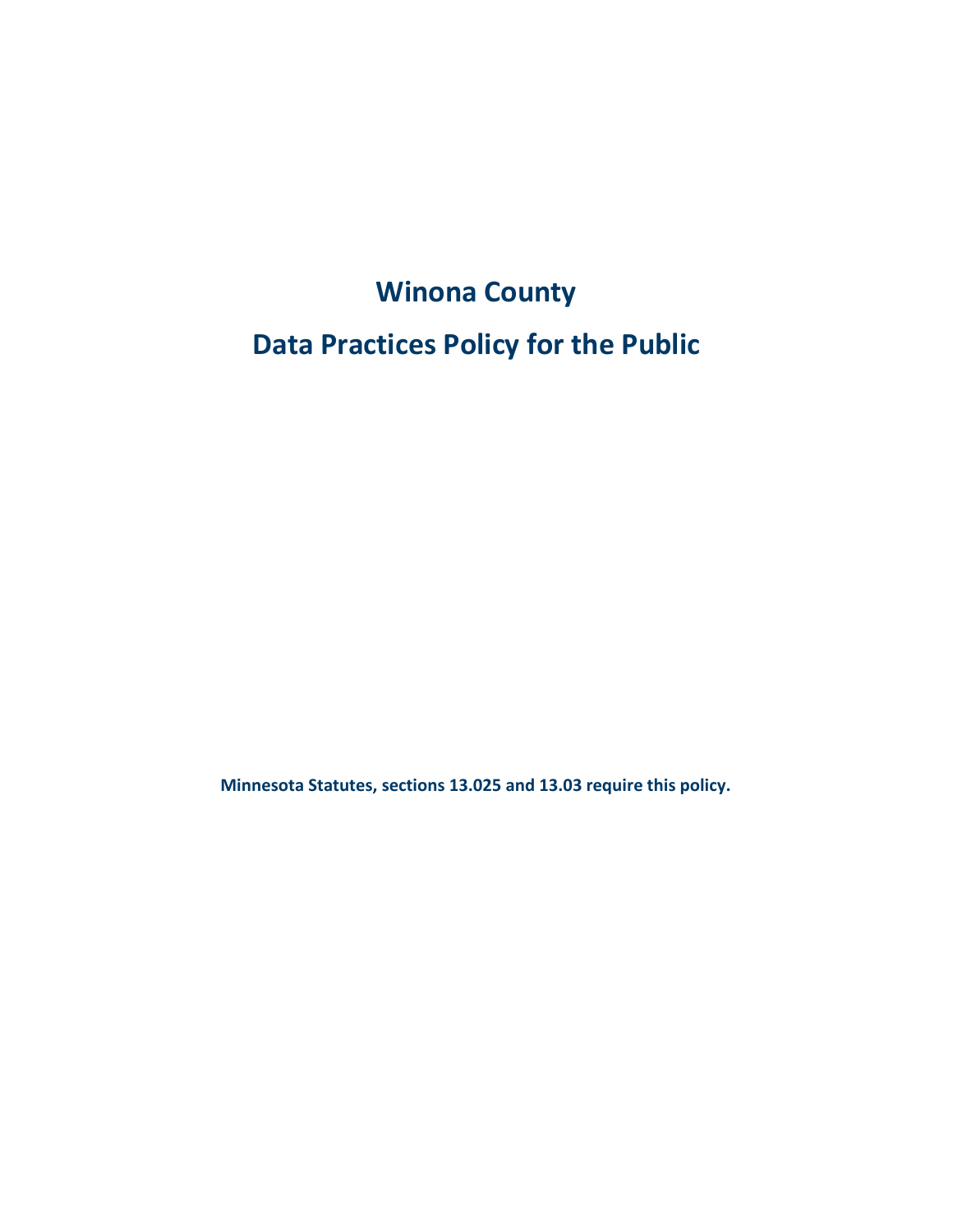## **Your Right to See Public Data**

The Government Data Practices Act (Minnesota Statutes, Chapter 13) presumes that all government data are public unless a state or federal law says the data are not public. Government data means all recorded information a government entity has, including paper, email, flash drives, CDs, DVDs, photographs, etc.

The law also says Winona County must keep all government data in a way that makes it easy for you to access public data. You have the right to look at (inspect), free of charge, all public data that we keep. You also have the right to get copies of public data. The Data Practices Act allows us to charge for copies. You have the right to look at data, free of charge, before deciding to request copies.

## **How to Request Public Data**

You can ask to look at (inspect) data at our office, or ask for copies of public data that we keep. Data requests must be in writing, and must be mailed or emailed to Winona County's Data Practices Compliance Official ("DPCO") or another appropriate designee listed in the Data Practices Contacts on page 5. If you have any questions about making a data request, contact our DPCO.

We recommend that you put your request in writing using the **Data Request Form – Members of the Public** on page 6. If you do not use the data request form, your request needs to include:

- That you are making a request for public data under the Government Data Practices Act (Minnesota Statutes, Chapter 13).
- Include whether you would like to inspect the data, have copies of the data, or both.
- Provide a clear description of the data you would like to inspect or have copied.

You are not required to identify yourself or explain the reason for your data request. However, you may need to provide us with some personal information for practical reasons (for example: if you want us to mail copies to you, you need to provide us with an address or P.O Box). If we do not understand your request and have no way to contact you, we cannot respond to your request.

### **How We Will Respond to Your Data Request**

Upon receiving your request, we will review it.

- We may ask you to clarify what data you are requesting.
- If we do not have the data, we will tell you as soon as reasonably possible.
- If we have the data, but we are not allowed to give it to you, we will tell you as soon as reasonably possible and identify the law that prevents us from providing the data.
- If we have the data, and the data are public, we will respond to your request appropriately and promptly, within a reasonable amount of time by doing one of the following:

Data Practices Policy for Members of the Public Winona County, Minnesota Effective July 28, 2020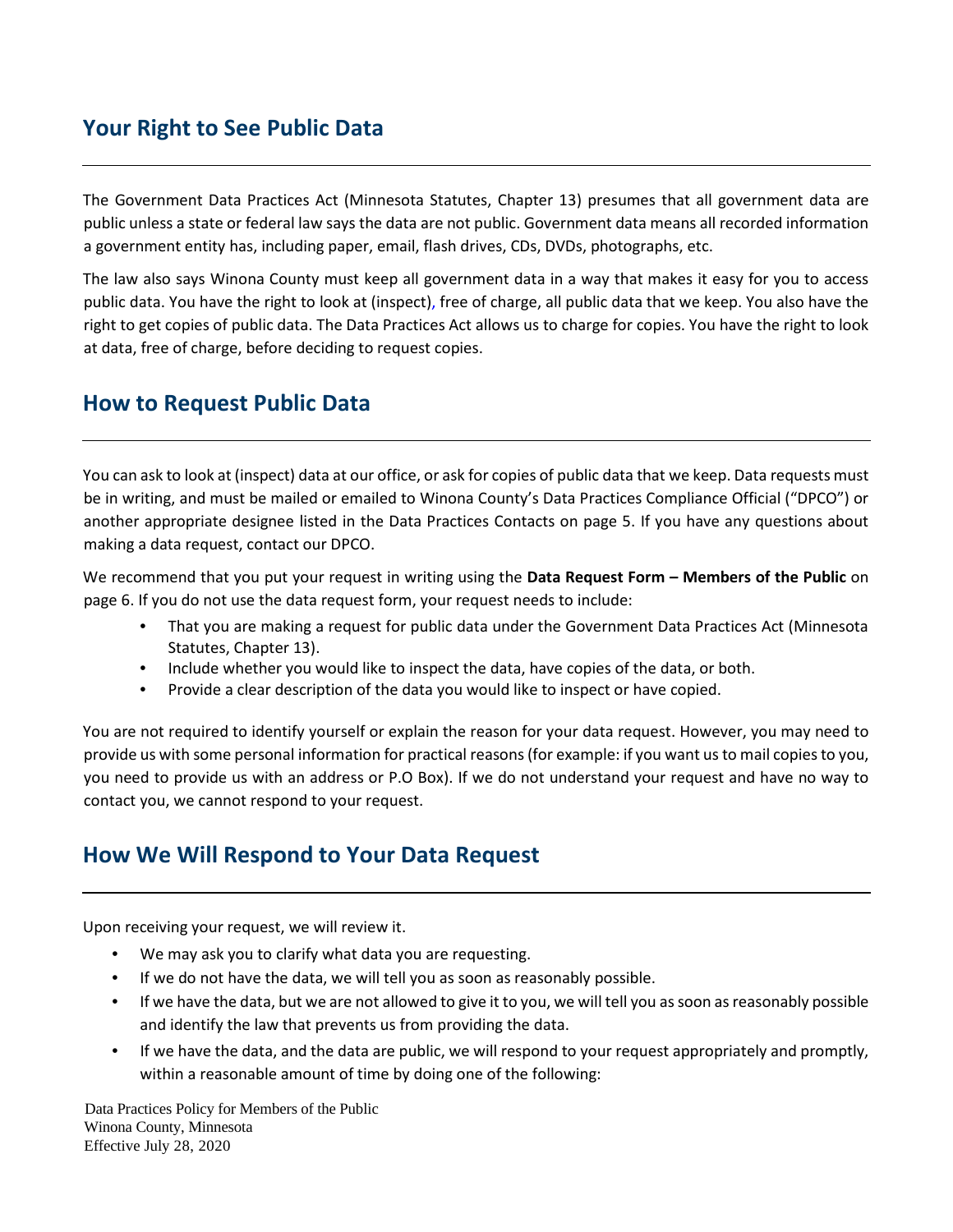- o Arrange a date, time, and place for you to inspect the data at our offices; or
- o Tell you the amount you owe for copy costs, and then provide you with copies of the data as soon as reasonably possible after you pay. You may choose to pick up your copies, or we will mail or email them to you. We will provide electronic copies (such as email or CD-ROM) upon request, if we keep the data in that format and we can reasonably make a copy.
- o Response time may be impacted by the size and/or complexity of your request, and also by the number of requests you make in a given period of time.
- If you do not arrange to inspect the data or pay for the copies within 15 business days after we tell you the data are ready, we will conclude that you no longer want the data and will consider your request closed.

If you do not understand some of the data (technical terminology, abbreviations, or acronyms), please tell the person who provided the data to you. We will give you an explanation if you ask.

The Data Practices Act does not require us to create or collect new data in response to a data request, or to provide data in a specific form or arrangement if we do not keep the data in that form or arrangement. For example, if the data you request are on paper only, we are not required to create electronic documents to respond to your request. If we agree to create data in response to your request, we will work with you on the details of your request, including cost and response time.

We are also not required to respond to questions that are not about your data requests, or requests for government data.

## **Requests for Summary Data**

Summary data are statistical records or reports created by removing identifying information about individuals from entirely private or confidential data. We will create summary data if you request it in writing and pre-pay for the cost of creating the data.

You may use the data request form on page 6 to request summary data. We will respond to your request within ten business days with the data or details of when the data will be ready and how much we will charge you.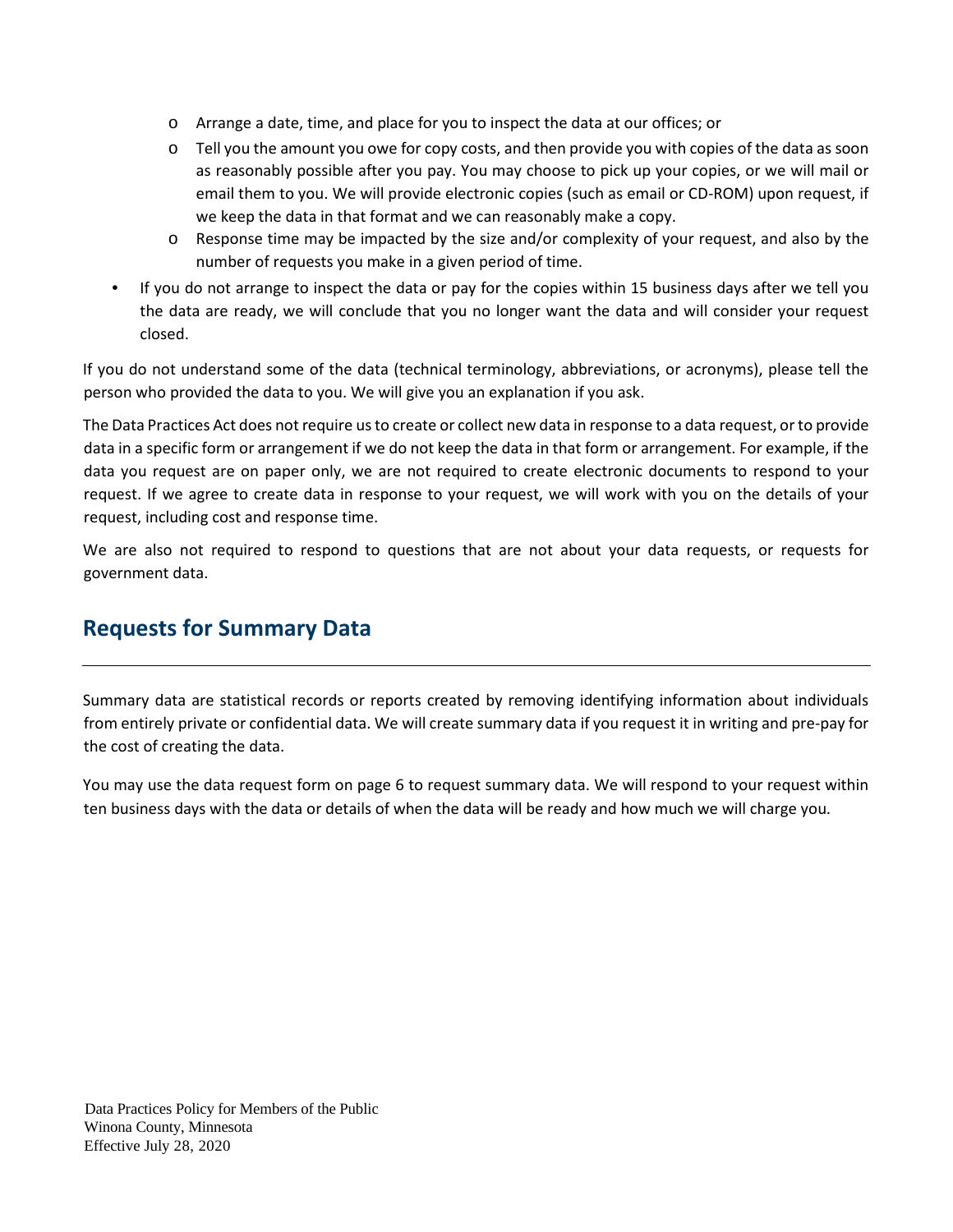## **Data Practices Contacts – Winona County**

#### **Responsible Authority**

Maureen Holte Assistant County Administrator and Personnel Director 202 West Third Street Winona, MN 55987 (507) 457-6352 mholte@co.winona.mn.us

#### **Data Practices Compliance Official**

Karin Sonneman Winona County Attorney 171 West 3rd Street Winona, MN 55987 (507)457-6310 ksonneman@co.winona.mn.us

Data Practices Policy for Members of the Public Winona County, Minnesota Effective July 28, 2020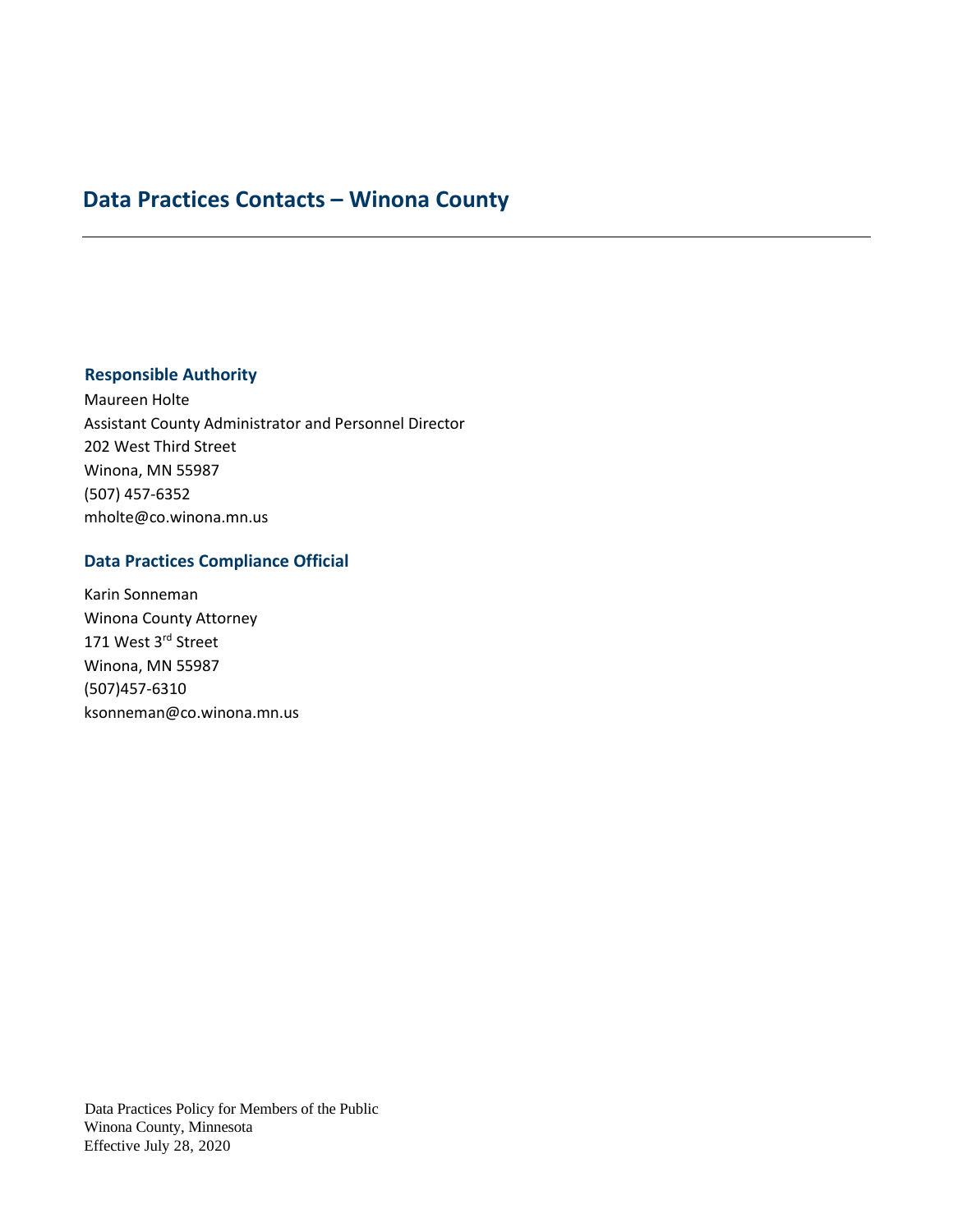## **Copy Costs – When You Request Public Data**

We charge for copies of government data when the request is for over 100 paper copies and most other types of copies. Minnesota Statutes, section 13.03, subdivision 3(c) allows us to charge for copies. Copy costs must be paid in full before Winona County will provide the requested copies. Multiple requests made within the same 10 business-day period will be treated as a single request for the purposes of calculating total copy costs.

#### **For 100 or fewer paper copies – No Fee**

Winona County does not charge a fee for 100 or fewer pages of black and white, letter or legal size paper copies.

#### **Most other types of copies – actual cost**

The charge for most other types of copies, when a charge is not set by statute or rule, is the actual cost of searching for and retrieving the data, and making the copies or electronically sending the data. Refer to Winona County's Fee Schedule for those specific charges.

In determining the actual cost of making copies, we include employee time, the cost of the materials onto which we are copying the data (paper, CD, DVD, etc.), and mailing costs (if any). If your request is for copies of data that we cannot copy ourselves, such as photographs, we will charge you the actual cost we must pay an outside vendor for the copies.

The cost of employee time to search for data, retrieve data, and make copies will be the hourly wage of the lowestpaid employee who is able to search for, retrieve, and make copies per hour. If, based on your request, we find it necessary for a higher-paid employee to search for and retrieve the data, we will calculate search and retrieval charges at the higher salary/wage.

If possible, and upon request, we will provide you with an estimation of the total cost of supplying copies.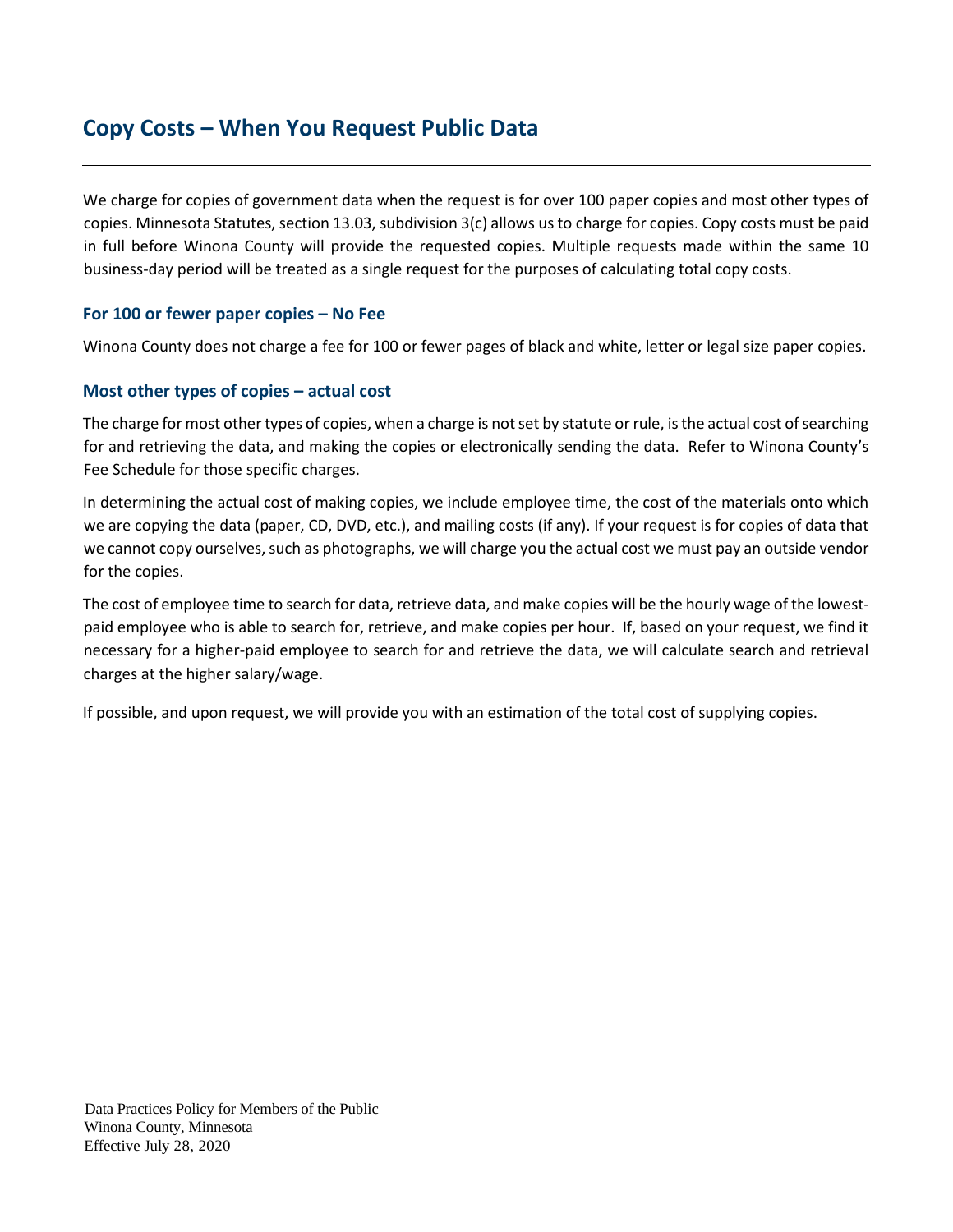## **Winona County Data Request Form – Requesting Public Data**

**Request date: \_\_\_\_\_\_\_\_\_\_\_\_\_\_\_\_\_\_\_\_\_\_\_\_\_\_\_**

**The data I am requesting:** 

Describe the data you are requesting as specifically as possible.

*If additional space is needed, please attach another sheet to this page.*

#### **I am requesting access to data in the following way:**

- Inspection
- Copies
- Both inspection and copies

Note: Inspection is free but we will charge for copies if the request is for over 100 paper copies and most other types of copies..

#### **Contact information (optional)\***

| Name:  |  |  |  |
|--------|--|--|--|
| Phone: |  |  |  |

| <b>Email</b><br>-------- |  |  |  |  |
|--------------------------|--|--|--|--|
|                          |  |  |  |  |

Address:

**Staff Verification:**

**Identification provided \_\_\_\_\_\_\_\_\_\_\_\_\_\_\_\_\_\_\_\_\_\_\_\_\_\_\_\_\_\_\_\_\_\_\_\_\_\_\_\_\_\_\_\_\_\_\_\_\_\_\_\_\_\_\_\_\_\_**

**Date:\_\_\_\_\_\_\_\_\_\_\_\_\_\_\_\_\_\_\_\_\_\_**

Data Practices Policy for Members of the Public Winona County, Minnesota Effective July 28, 2020